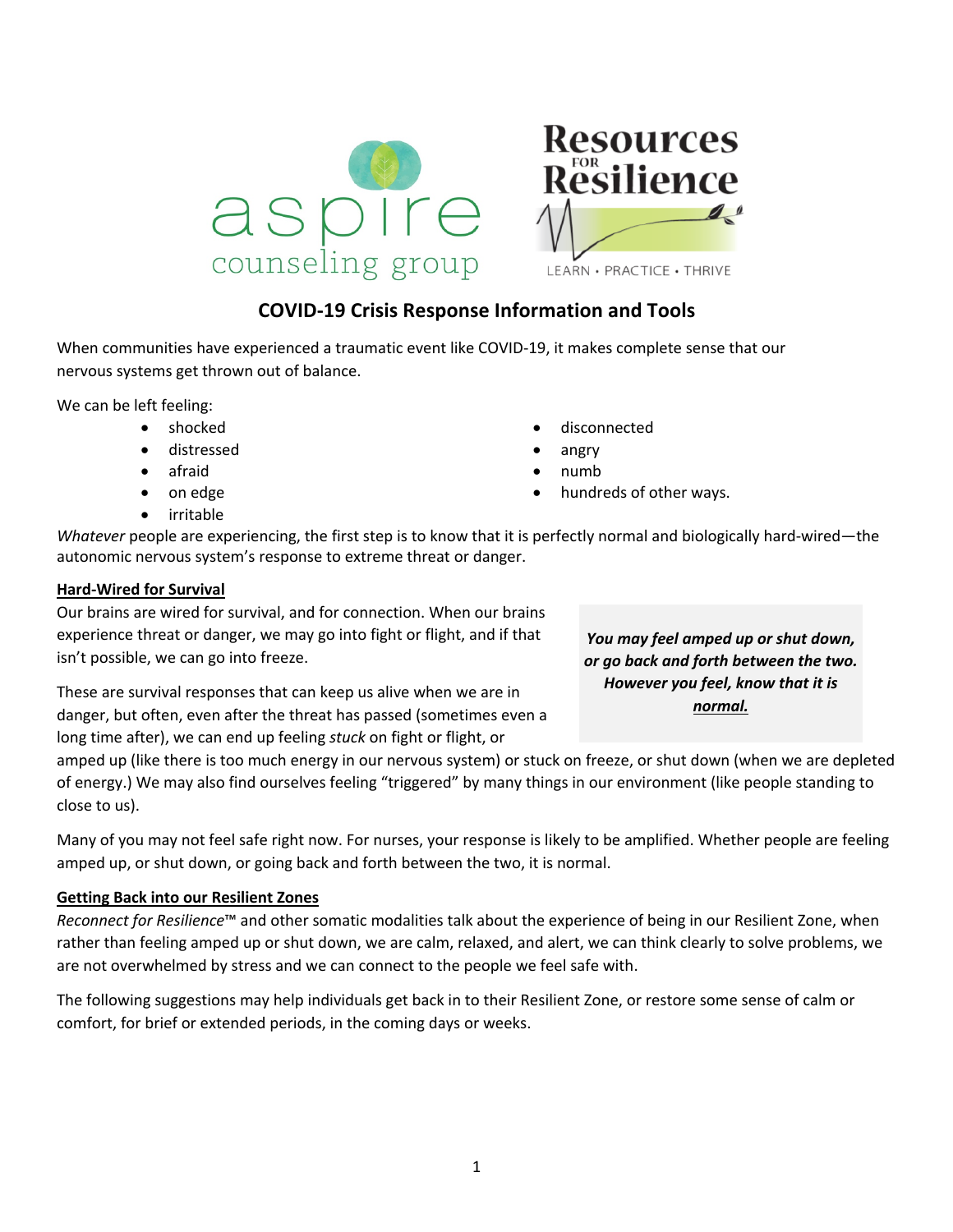# **Your Resilient Zone**





#### **Tools for settling the nervous system**

#### *1. Sense In*

Only if it feels ok, try to *sense in* to your physical experience in the present moment, noticing the difference between being amped up, shut down, or in your Resilient Zone. See if you can notice the difference between:

- tight muscles and tension **•** slower, deeper breathing
- 
- accelerated heartrate more relaxed muscles
- 
- exhaustion

#### *2. Highlight*

Try asking yourself, or ask one another, some of these questions:

- What or who is helping you get through right now?
- What or who is helping you the most?
- Is there anything or anyone who is giving you hope right now?
- After work, how do you remind yourself that you are OK?
- Is there anything you are doing right now that is making you feel safer?
- Who or what are some of the things you feel need to happen to help yourself, family or community right now?

As you answer these questions, if it feels ok, notice what happens with your breathing, your muscle tension, and your heart rate, for example. If you feel better physically, spend a few extra moments noticing where in your body you feel better or more relaxed.

#### *3. Rapid Reset*

Rapid Reset tools help calm our nervous system and restore a sense of safety in the present moment. Simple things like:

- orienting (looking around your immediate environment and counting the number of things that are a certain color)
- taking a big sip of water
- taking a walk
- grounding

can help us get back into our Resilient Zone.

#### Grounding

To practice grounding, bring your attention to yourself sitting in your chair. Notice the support of the back of the chair on your back and as you feel that support, notice what happens with your heart rate, breathing and muscle tension. Next bring your attention to your seat and notice the support of the chair under your seat. As you feel the support,

#### Sensations of distress: Sensations of calm or even just *better:*

- 
- queasiness **•** slower heartrate
	-
- shallow breathing feeling sturdier and more settled